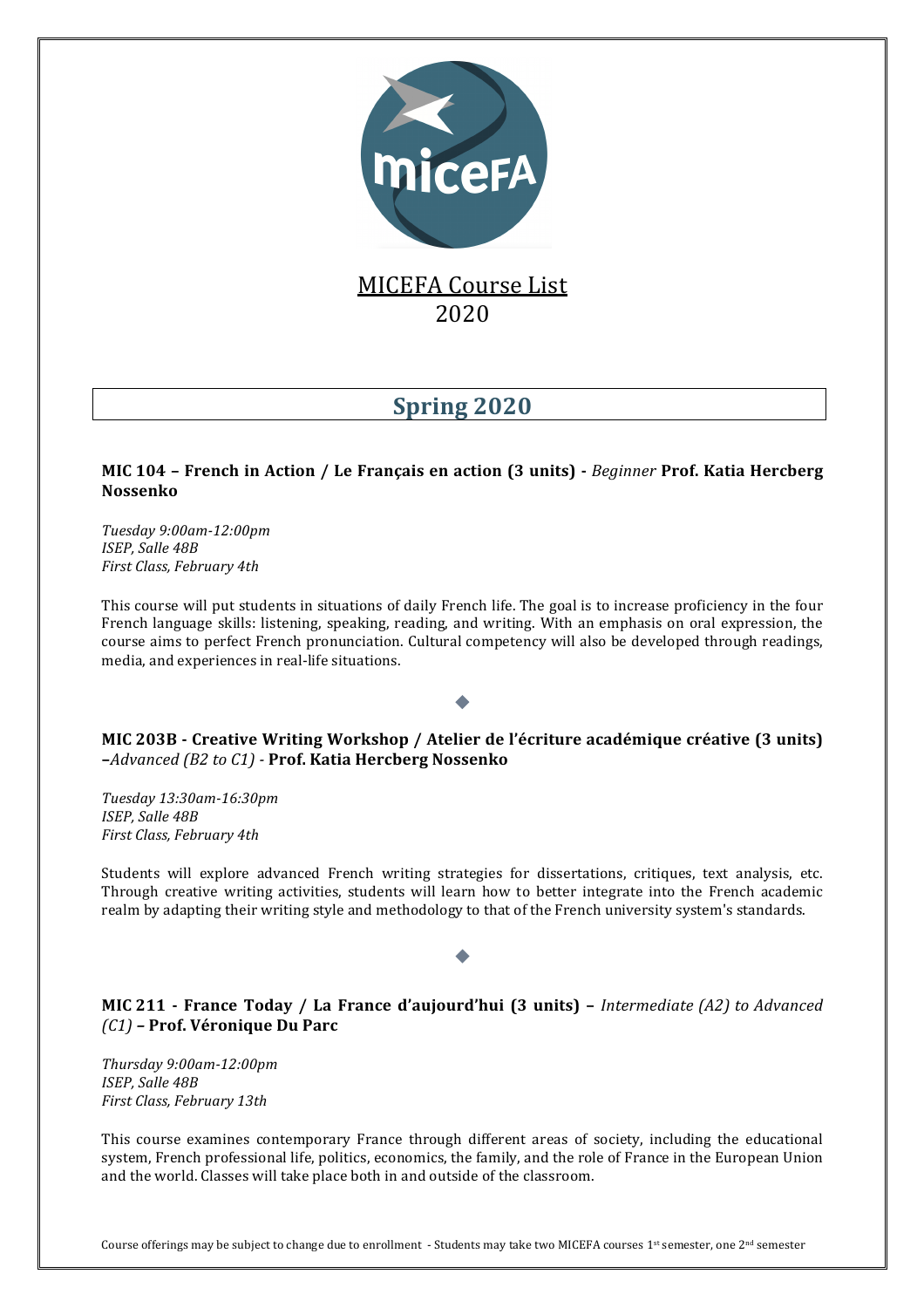**MIC 235 – 19th-20th Century Literature / Littérature française du 19ème au 20ème siècle (3 units)** – *Intermediate* (B2) to *Advanced* (C1) – **Prof.** Odysseas Fyssas

*Friday 9:00am-12:00pm ISEP, Salle 48B First Class, February 7th*

This literature course aims to expand the student's knowledge of  $19<sup>th</sup>$  and  $20<sup>th</sup>$  century French literature and its many philosophical and literary waves. Students will study authors such as Hugo, Flaubert, Stendhal, Zola, Baudelaire, Dumas, Gide, Breton, Aragon, Apollinaire, Queneau, Chamoiseau, Sartre, Camus, Ionesco, Beckett, and Duras.

**MIC** 250 **-** Analysis of cultural differences: France and America / L'analyse culturelle: **francité vs américanité (3 units)** – *Intermediate (A2)* to *Advanced* – **Prof.** Katia Hercberg **Nossenko**

*Monday 9:30am-12:30pm* Paris 3, Salle 418B *First Class, February 3rd*

This course studies how cultural differences manifest. Students will be asked to question the role of stereotypes, clichés, and perceptions in our understanding of foreign cultures. The course will specifically examine the French and North American cultures.

**MIC** 252 - International Law and Human Rights (3 units) - Taught in English -

#### *Details TBA*

Human rights are the culmination of a long process of humanizing human relationships and are a cornerstone of contemporary international law.

The objective of this course is to provide a foundation in international law and to raise students' awareness of the issues affecting human rights in the world.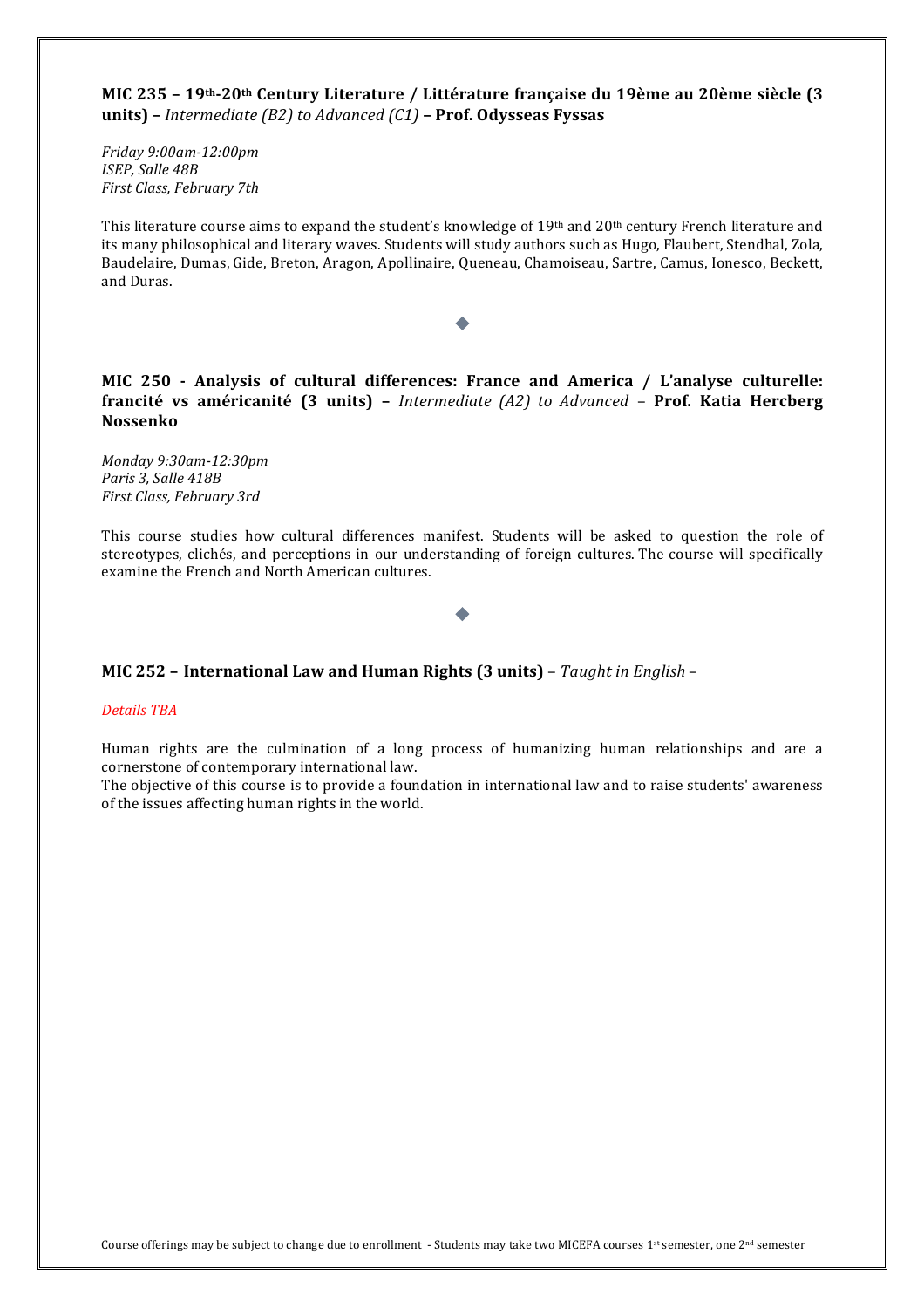## **Fall 2020**

#### **MIC** 110 - Learning French Through Your Five Senses / Apprendre le Français à travers ses **cinq sens! (3 units)** – *Beginner (A1 to A2)* – **Prof. Anne-Marie Grimaud**

The objective of this course is to give students grounding in French grammar and lexicology so that they can begin communicating right away. The pedagogy is interactive, playful and will use the five senses to get a quicker and more pleasurable acquisition of vocabulary and syntax. Through the lenses of French gastronomy, the students will explore the cultural context of the French language. This theme will also provide a multidisciplinary approach to French language learning touching on geography, history, sociology, ethnography and economics. This class will therefore use the student's close daily environment and Paris as a classroom in order to have a multi-disciplinary and multi-sensorial approach to French.

### **MIC 203A** - Academic Writing Workshop /Atelier de l'écrit universitaire (3 units) – *(B2 to C1)* **- Prof. Katia Hercberg Nossenko**

Students will explore advanced French writing strategies for dissertations, critiques, and text analysis. The course aims to instruct students to integrate within the French academic realm by adapting their academic writing style and methodology to the French university system's standards in comparison to North American writing techniques.

#### **MIC 215 - Women's Rights in France: Two Centuries of Campaign and Combat for Civil and** Political rights / Les droits des femmes en France: deux siècles de luttes et de combats pour **les droits civiques et politiques (3 units) –** *(B1 to C1)* **- Prof. Katia Hercberg Nossenko**

This course explores the evolution of women's rights in France from the French Revolution to current day. Students will study the history of feminism in the 19th & 20th centuries studying such campaigns as the right to vote, right to divorce, right to open a bank account without husband's approval, right to contraception, abortion rights and other fundamental rights that protect the individual in the public space.

#### **MIC 220 – 19th Century French Painting: Impressionism and Beyond / Impressionnisme (3 units) –** *(A2-C1)* – **Camille Corlieu-Maezaki**

25€ excursion fee (GIVERNY)

This course examines the evolution of painting in the  $19<sup>th</sup>$  century that led to the innovations of the Impressionist painters, who assimilated and then transcended these innovations. Students will explore the importance of the post-Impressionist movement and how it opened the door for others such as Cézanne who, in turn, inaugurated the  $20<sup>th</sup>$  century painting.

Course offerings may be subject to change due to enrollment - Students may take two MICEFA courses  $1^{st}$  semester, one  $2^{nd}$  semester